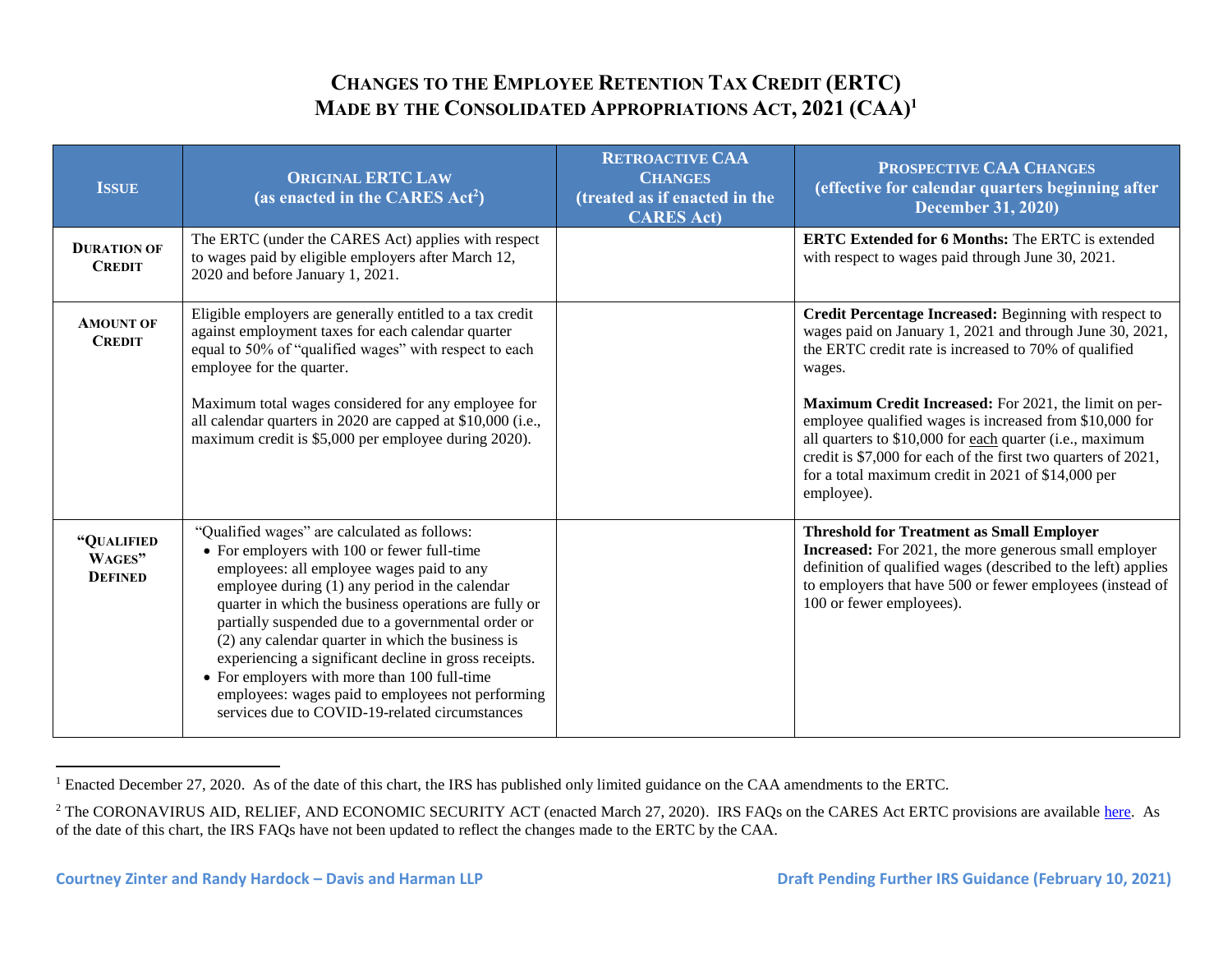| <b>ISSUE</b>                                                                 | <b>ORIGINAL ERTC LAW</b><br>(as enacted in the CARES Act <sup>2</sup> )                                                                                                                                                                                                                                                                                                                                                                                                                                                    | <b>RETROACTIVE CAA</b><br><b>CHANGES</b><br>(treated as if enacted in the<br><b>CARES Act)</b>                                                                                                                                                                                                    | PROSPECTIVE CAA CHANGES<br>(effective for calendar quarters beginning after<br><b>December 31, 2020)</b>                                                                                                                                                                                                                                                                                                                                                                                                                                                                                                                                                                                                                                                                                       |
|------------------------------------------------------------------------------|----------------------------------------------------------------------------------------------------------------------------------------------------------------------------------------------------------------------------------------------------------------------------------------------------------------------------------------------------------------------------------------------------------------------------------------------------------------------------------------------------------------------------|---------------------------------------------------------------------------------------------------------------------------------------------------------------------------------------------------------------------------------------------------------------------------------------------------|------------------------------------------------------------------------------------------------------------------------------------------------------------------------------------------------------------------------------------------------------------------------------------------------------------------------------------------------------------------------------------------------------------------------------------------------------------------------------------------------------------------------------------------------------------------------------------------------------------------------------------------------------------------------------------------------------------------------------------------------------------------------------------------------|
|                                                                              | (either suspension of operations or reduction in<br>gross receipts).<br>In certain cases, qualified wages are limited to the<br>amount the employee would have been paid for working<br>the equivalent duration during the 30 days immediately<br>preceding such period.<br>Wages considered under paid sick/family leave<br>(FFCRA) (i.e., those that receive a separate 100% credit)<br>are excluded.                                                                                                                    |                                                                                                                                                                                                                                                                                                   | Past Pay Limitation Repealed: The limitation based on<br>the employee's past pay no longer applies for wages paid<br>in 2021.                                                                                                                                                                                                                                                                                                                                                                                                                                                                                                                                                                                                                                                                  |
| <b>QUALIFIED</b><br><b>HEALTH PLAN</b><br><b>EXPENSES AS</b><br><b>WAGES</b> | The calculation of qualified wages includes employer's<br>"properly allocable" qualified health plan expenses with<br>respect to the employee.                                                                                                                                                                                                                                                                                                                                                                             | Consistent with previous IRS<br>guidance, the CAA clarified that<br>certain group health plan expenses<br>are treated as wages for purposes<br>of the ERTC, even if no other<br>wages are paid to the employee.<br>[See below re: special reporting<br>option for this retroactive<br>provision.] |                                                                                                                                                                                                                                                                                                                                                                                                                                                                                                                                                                                                                                                                                                                                                                                                |
| <b>ELIGIBLE</b><br><b>EMPLOYERS, IN</b><br><b>GENERAL</b>                    | The ERTC is available to an employer:<br>(1) that was carrying on a trade or business during<br>calendar year 2020, and<br>(2) with respect to any calendar quarter:<br>o had its operations fully or partially suspended<br>under government orders due to COVID-19, or<br>had a decline of at least $50\%$ in gross receipts as<br>$\circ$<br>compared to the same calendar quarter in 2019.<br>Special rules apply for employers that were not in<br>operation for all or part of the same calendar quarter in<br>2019. |                                                                                                                                                                                                                                                                                                   | <b>Expanded Eligible Employer Definition: Beginning</b><br>with respect to wages paid on January 1, 2021 and through<br>June 30, 2021, the reduction in revenues eligibility<br>requirement applies to any business that experienced a<br>decline in gross receipts of more than 20% compared to<br>the same calendar quarter in 2019.<br>For employers that were not in existence in 2019, the<br>decline in gross revenue test is applied by comparing 2021<br>gross revenue for the calendar quarter to the same calendar<br>quarter in 2020.<br>The CAA also gives employers the option of determining<br>ERTC eligibility based on the reduction in gross receipts<br>based on the immediately preceding calendar quarter when<br>compared to the corresponding calendar quarter in 2019. |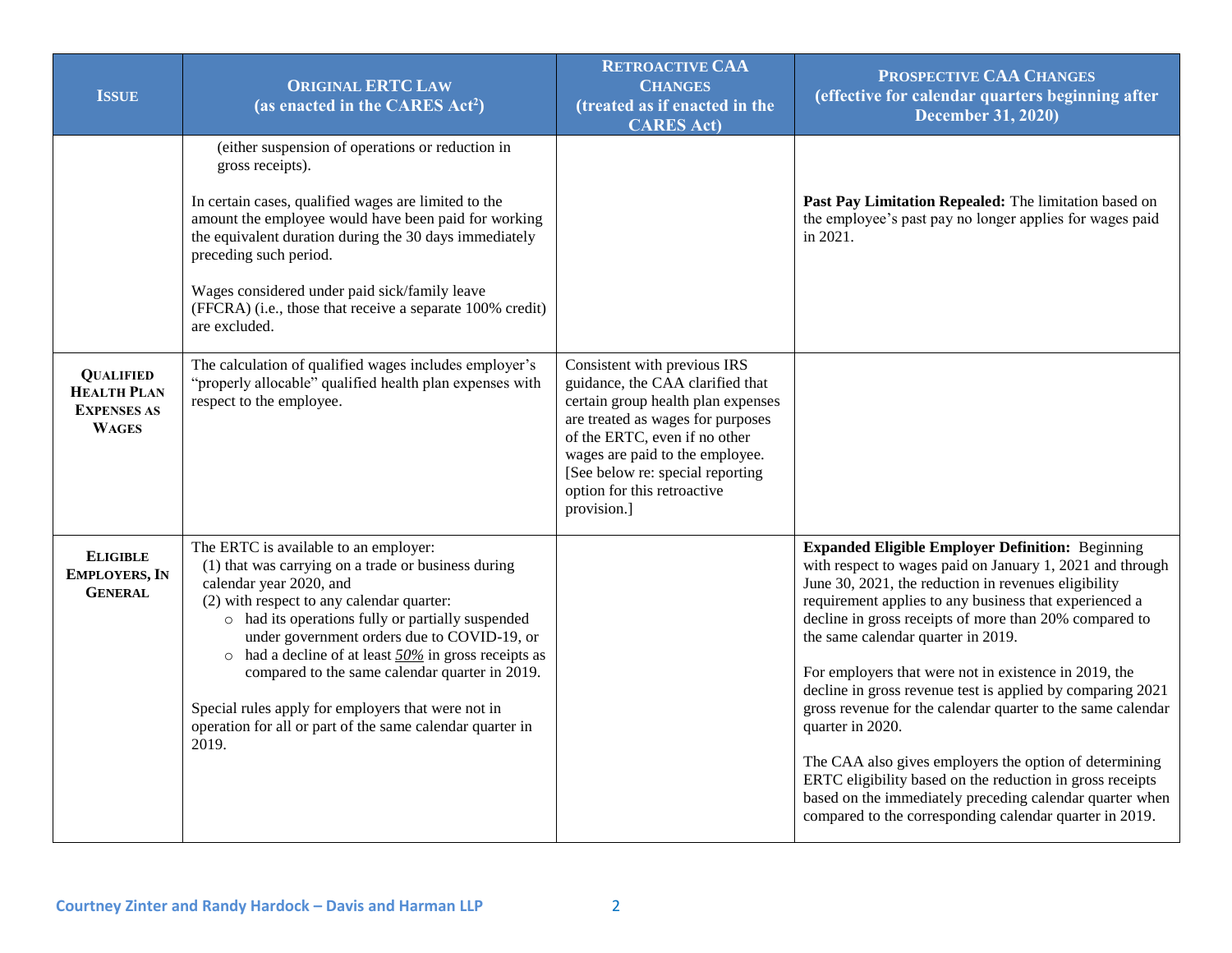| <b>ISSUE</b>                                                                                                          | <b>ORIGINAL ERTC LAW</b><br>(as enacted in the CARES Act <sup>2</sup> )                                                                                                                                                                                                                                                                                                                                                   | <b>RETROACTIVE CAA</b><br><b>CHANGES</b><br>(treated as if enacted in the<br><b>CARES Act)</b>                                                                                                                                                                                                                                                                                                                                                                                                                                                                                                                                                                                                                                                                                                                | PROSPECTIVE CAA CHANGES<br>(effective for calendar quarters beginning after<br><b>December 31, 2020)</b>                                                                                                                                                            |
|-----------------------------------------------------------------------------------------------------------------------|---------------------------------------------------------------------------------------------------------------------------------------------------------------------------------------------------------------------------------------------------------------------------------------------------------------------------------------------------------------------------------------------------------------------------|---------------------------------------------------------------------------------------------------------------------------------------------------------------------------------------------------------------------------------------------------------------------------------------------------------------------------------------------------------------------------------------------------------------------------------------------------------------------------------------------------------------------------------------------------------------------------------------------------------------------------------------------------------------------------------------------------------------------------------------------------------------------------------------------------------------|---------------------------------------------------------------------------------------------------------------------------------------------------------------------------------------------------------------------------------------------------------------------|
| <b>INTERACTION</b><br>WITH THE<br><b>PAYCHECK</b><br><b>PROTECTION</b><br>PROGRAM (PPP)                               | Under the original CARES Act, the ERTC was not<br>available if an eligible employer received a covered loan<br>under the PPP.                                                                                                                                                                                                                                                                                             | The section denying the ERTC to<br>employers receiving a PPP loan is<br>repealed. Mechanisms will be<br>created to prevent the same wages<br>from being used for both PPP loan<br>forgiveness and the ERTC.<br>Although further guidance is<br>expected on how an employer may<br>elect to coordinate the ERTC and<br>PPP loan provisions, the IRS has<br>provided the following on its<br>website: "The eligible employer<br>can claim the [ERTC] on any<br>qualified wages that are not<br>counted as payroll costs in<br>obtaining PPP loan forgiveness.<br>Any wages that could count<br>toward eligibility for the [ERTC]<br>or PPP loan forgiveness can be<br>applied to either of these two<br>programs, but not both." [See<br>below re: special reporting option<br>for this retroactive provision.] |                                                                                                                                                                                                                                                                     |
| <b>ELIGIBILITY OF</b><br><b>CERTAIN</b><br><b>TAX-EXEMPT</b><br><b>AND</b><br><b>GOVERNMENTAL</b><br><b>EMPLOYERS</b> | In the case of tax-exempt organizations described in<br>section 501(c) of the Internal Revenue Code (Code) and<br>exempt under section $501(a)$ , certain requirements are<br>determined based on "all operations of such<br>organization."<br>The ERTC is not available to the US government, the<br>government of any State or political subdivision, thereof,<br>or any agency or instrumentality of any of the above. | For eligible tax-exempt employers,<br>the CAA clarifies that any<br>reference to gross receipts is to be<br>treated as a reference to gross<br>receipts within the meaning of<br>Code section 6033 (the reporting<br>rules applicable to $501(c)(3)$<br>organizations).                                                                                                                                                                                                                                                                                                                                                                                                                                                                                                                                       | The changes clarify that, in 2021, the prohibition on<br>governmental entities does not apply to certain public<br>instrumentalities, including certain federally chartered tax-<br>exempt entities and certain tax-exempt colleges,<br>universities, or hospitals. |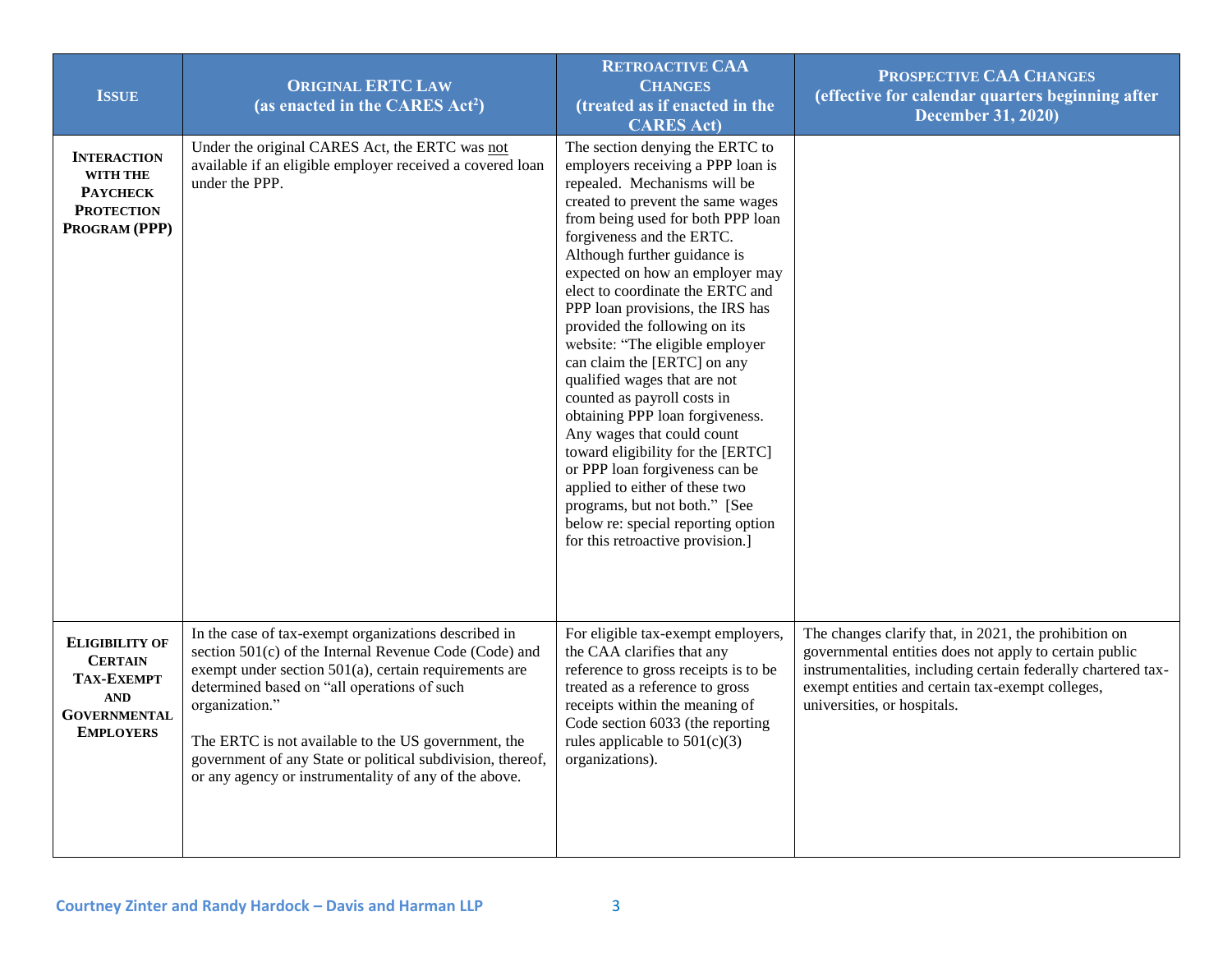| <b>ISSUE</b>                                                                                   | <b>ORIGINAL ERTC LAW</b><br>(as enacted in the CARES Act <sup>2</sup> )                                                                                                                                                                                                                                                                                                                                                                                                                                                                                                                                                                       | <b>RETROACTIVE CAA</b><br><b>CHANGES</b><br>(treated as if enacted in the<br><b>CARES Act)</b>                                                                                                                                                                                                                                                                                                                                                                                                                                                                                                                                                    | PROSPECTIVE CAA CHANGES<br>(effective for calendar quarters beginning after<br><b>December 31, 2020)</b>                                                                                                                                                                                                                                                                                                                                                                                                                                                                                                                                                                                                                                                                                                                                                                                                                                                                                                                   |
|------------------------------------------------------------------------------------------------|-----------------------------------------------------------------------------------------------------------------------------------------------------------------------------------------------------------------------------------------------------------------------------------------------------------------------------------------------------------------------------------------------------------------------------------------------------------------------------------------------------------------------------------------------------------------------------------------------------------------------------------------------|---------------------------------------------------------------------------------------------------------------------------------------------------------------------------------------------------------------------------------------------------------------------------------------------------------------------------------------------------------------------------------------------------------------------------------------------------------------------------------------------------------------------------------------------------------------------------------------------------------------------------------------------------|----------------------------------------------------------------------------------------------------------------------------------------------------------------------------------------------------------------------------------------------------------------------------------------------------------------------------------------------------------------------------------------------------------------------------------------------------------------------------------------------------------------------------------------------------------------------------------------------------------------------------------------------------------------------------------------------------------------------------------------------------------------------------------------------------------------------------------------------------------------------------------------------------------------------------------------------------------------------------------------------------------------------------|
| <b>CLAIMING THE</b><br><b>ERTC</b>                                                             | Credit is taken immediately against the employer's<br>certain federal employment tax obligations that the IRS<br>specifies and is reported on IRS Form 941. Special<br>Schedule R reporting rules apply for third-party payors<br>of employment taxes.<br>If employer is not able to claim entire credit against<br>applicable employment taxes due, any excess credit is<br>treated as an overpayment to be refunded promptly by<br>the IRS. The IRS has provided that these excess credits<br>may be paid in advance through the use of Form 7200,<br>and that such payments must be reconciled with the<br>Form 941 by third-party payors. |                                                                                                                                                                                                                                                                                                                                                                                                                                                                                                                                                                                                                                                   | Advance payments with respect to wages paid in 2021 are<br>limited to employers whose average number of "full-time<br>employees" during 2019 was 500 or fewer, based on the<br>methodology of Code section 4980H.<br>Moreover, the maximum advance payment for eligible<br>small employers in 2021 is capped at 70% of the average<br>quarterly wages paid by the employer in calendar year<br>2019.<br>Special rules are provided for employers not in existence<br>in 2019 and seasonal employers.<br>In addition, the CAA states that the amount of the advance<br>credit reduces the credit that the taxpayer is allowed to<br>claim, and that a failure to do so will be treated as a<br>mathematical or clerical error (and thus not be eligible for<br>certain procedural protections pursuant to Code section<br>$6213(b)(1)$ ). Moreover, the statute states that, if the<br>advance payments exceed the credit allowed, the<br>employer's employment tax for the calendar quarter is<br>increased by the excess. |
| <b>SPECIAL</b><br><b>REPORTING</b><br><b>RULES FOR</b><br><b>RETROACTIVE</b><br><b>CHANGES</b> |                                                                                                                                                                                                                                                                                                                                                                                                                                                                                                                                                                                                                                               | In conjunction with the retroactive<br>changes described above, the CAA<br>includes a special reporting rule<br>that gives employers that have<br>already filed a tax return with<br>respect to applicable employment<br>taxes before December 27, 2020<br>the <i>option</i> of treating certain<br>amounts as an amount paid in Q4<br>2020. This reporting rule appears<br>to be aimed at reducing the need<br>for employers to file an amended<br>Form 941 for earlier quarters as a<br>result of the retroactive changes to<br>the ERTC.<br>The IRS acknowledged on its<br>website that employers may have<br>been challenged to implement the |                                                                                                                                                                                                                                                                                                                                                                                                                                                                                                                                                                                                                                                                                                                                                                                                                                                                                                                                                                                                                            |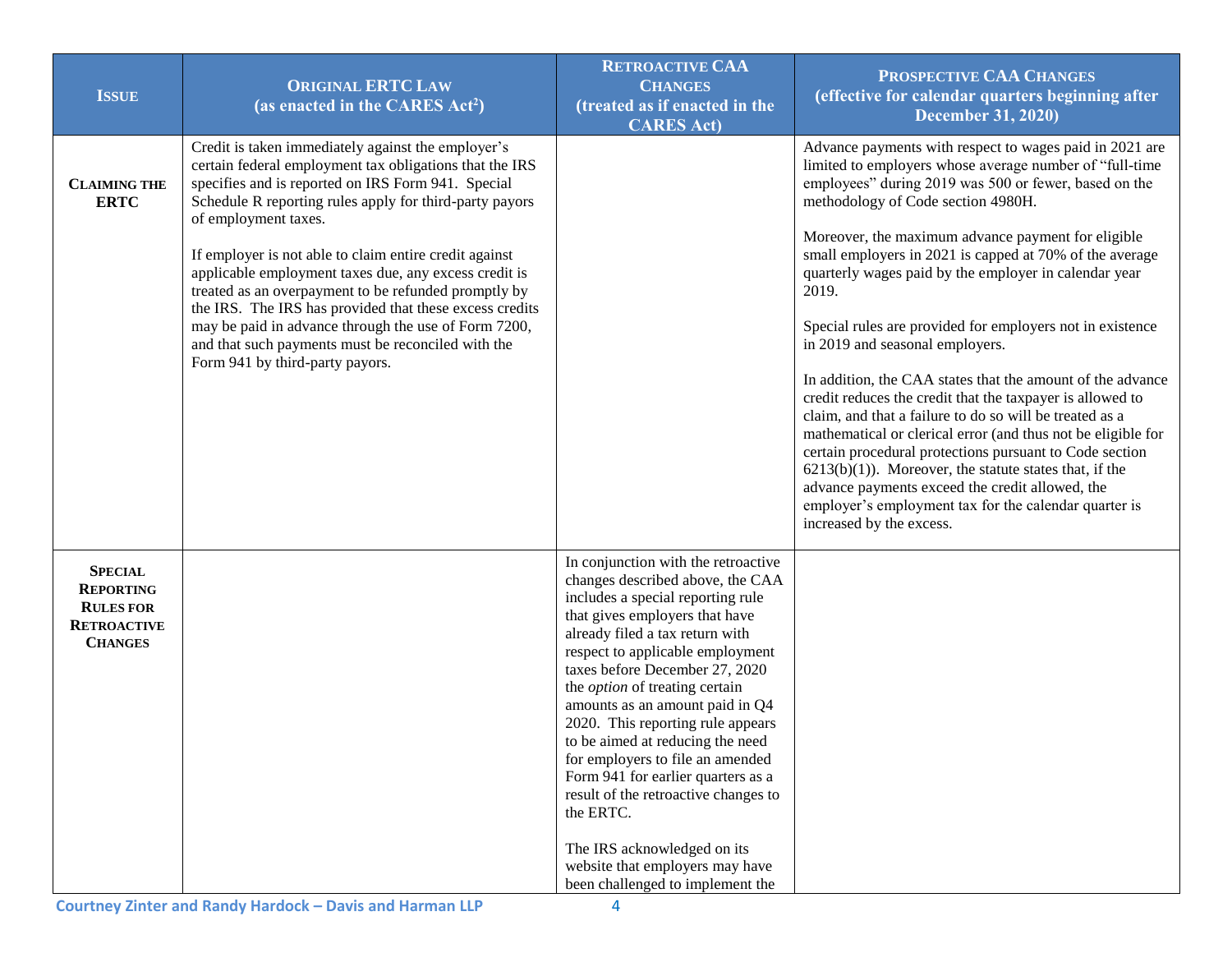| <b>ISSUE</b>                                              | <b>ORIGINAL ERTC LAW</b><br>(as enacted in the CARES Act <sup>2</sup> )                                                                                                                                                                                                                                                                                                                                                                                                                                                                                                                                                                 | <b>RETROACTIVE CAA</b><br><b>CHANGES</b><br>(treated as if enacted in the<br><b>CARES Act)</b>                                                                                                                                                                                                                                                                | PROSPECTIVE CAA CHANGES<br>(effective for calendar quarters beginning after<br><b>December 31, 2020)</b>                                                                                                                                                                                                                                                                                                                                                                                                                                                                                                                                                                                                                                                                                                                                            |
|-----------------------------------------------------------|-----------------------------------------------------------------------------------------------------------------------------------------------------------------------------------------------------------------------------------------------------------------------------------------------------------------------------------------------------------------------------------------------------------------------------------------------------------------------------------------------------------------------------------------------------------------------------------------------------------------------------------------|---------------------------------------------------------------------------------------------------------------------------------------------------------------------------------------------------------------------------------------------------------------------------------------------------------------------------------------------------------------|-----------------------------------------------------------------------------------------------------------------------------------------------------------------------------------------------------------------------------------------------------------------------------------------------------------------------------------------------------------------------------------------------------------------------------------------------------------------------------------------------------------------------------------------------------------------------------------------------------------------------------------------------------------------------------------------------------------------------------------------------------------------------------------------------------------------------------------------------------|
|                                                           |                                                                                                                                                                                                                                                                                                                                                                                                                                                                                                                                                                                                                                         | special reporting rule for Q4 2020<br>due to time constraints and stated<br>the following: "You do not have to<br>use this limited 4th quarter<br>procedure. You can instead<br>choose the regular process of filing<br>an adjusted return or claim for<br>refund for the appropriate quarter<br>to which the additional [ERTC]<br>relates using Form 941-X." |                                                                                                                                                                                                                                                                                                                                                                                                                                                                                                                                                                                                                                                                                                                                                                                                                                                     |
| <b>RESTRICTIONS</b><br>ON OTHER TAX<br><b>CREDITS</b>     | Employers may not double count:<br>• the same employee for purposes of the ERTC if the<br>employer was "allowed" a work opportunity tax<br>credit (Code section 51) for that employee<br>• any wages taken into account in determining the<br>ERTC for purposes of the employer credit for<br>voluntary paid family and medical leave added in<br>2017 tax reform legislation (Code section 45S)<br>• qualified leave wages under the FFCRA                                                                                                                                                                                             |                                                                                                                                                                                                                                                                                                                                                               | The anti-double dip rules are prospectively extended to<br>also apply to tax credits under Code sections 41 (R&D),<br>45A (Indian employment), 45P (active duty military), and<br>1396 (empowerment zone employment).<br>[Note, it will be important for taxpayers to carefully<br>review the interaction of these credits. For example, under<br>the original CARES Act, an employee can't be included<br>for purposes of the ERTC if the employer is allowed a<br>WOTC for that employee. Under the prospective CAA<br>modifications, a different rule applies to 2021. Under that<br>rule, any wages taken into account for determining the<br>ERTC cannot also be taken into account as wages for<br>WOTC. So, in 2020, the WOTC precludes the employee<br>completely from the ERTC, but in 2021 there is just no<br>double counting of wages.] |
| <b>TREASURY/IRS</b><br><b>REGULATIONS</b><br>AND GUIDANCE | The Treasury Department and IRS are directed to issue<br>forms, instructions, regulations, and guidance, as<br>necessary, including:<br>1. to allow advance payment of the credit;<br>2. to provide reconciliation of such advance payment<br>with the amount advanced at the time of filing the<br>return for the applicable calendar quarter or taxable<br>year;<br>3. with respect to the application of the credit to<br>"third party payors" (including specifically PEOs,<br>CPEOs or agents under section 3504 of the Code),<br>including guidance allowing such payors to submit<br>documentation necessary to substantiate the | The Treasury Department and IRS<br>are specifically authorized to issue<br>guidance "to prevent the avoidance<br>of the purposes of the limitations<br>under this section, including<br>through the leaseback of<br>employees."                                                                                                                               | The Treasury/IRS direction to provide reconciliation of<br>advance payment with the amount advanced at the time of<br>filing the return for the applicable calendar quarter or<br>taxable year (see #2 to the left) is eliminated. [See<br>discussion of changes regarding advance payments under<br>CLAIMING THE ERTC above.]<br>The Treasury/IRS direction to provide guidance is<br>modified by adding the following flush language:<br>"Any forms, instructions, regulations, or guidance shall<br>require the customer to be responsible for the accounting<br>of the credit and for any liability for improperly claimed<br>credits and shall require the certified professional                                                                                                                                                              |